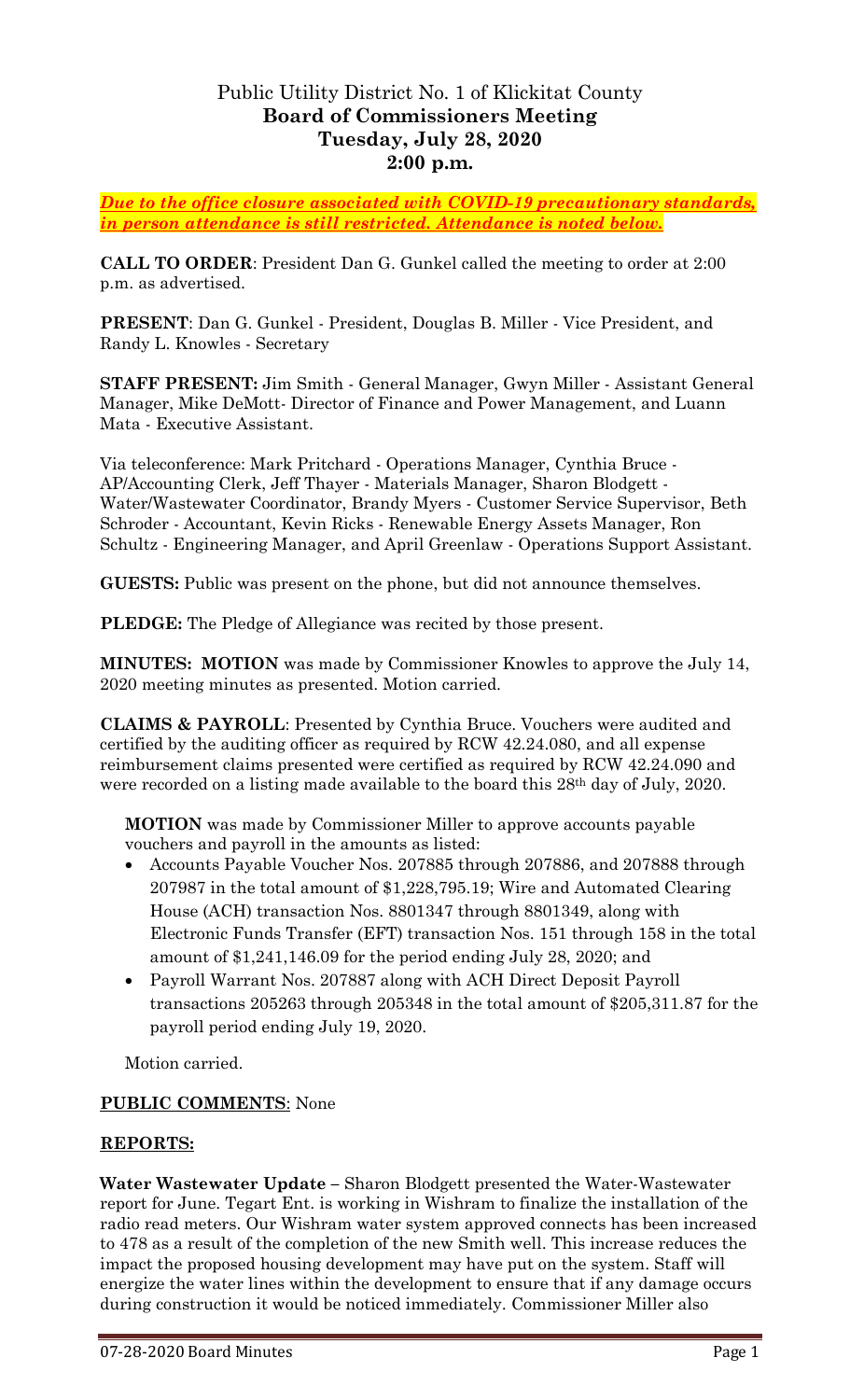stated that staff should flush the manholes once the project is complete to check for impacts on the wastewater system as well. There are sufficient wastewater connections for the current proposal.

Sterling and Wilson will complete the hydrant fill application and pay the associated fees. Their anticipated start date is August 10. We have ordered a hydrant meter to monitor this consumption. Our capacity available under our water rights is 60,000 gallons per day from Roosevelt. The customer will be charged for usage and meter rental.

Summit Excavation damaged a water main while working on the Glenwood road project. Locates were completed, but the locations on our maps were not correct.

**Renewable Energy Asset Update –** Kevin Ricks presented the report for May and June. He discussed the RNG production and plant proficiency. He has revised his reporting and provided charts that track efficiency. Commissioner Gunkel requested Kevin to provide a plant capacity factor number that reflects the true output of the plant relative to 5,000 MMBtu per day. Kevin will include capacity factor in his next report. So far, the new well project has increased output by 200 to 300 dekatherms per day. We have not yet completed bringing on all six wells.

**Operations Update –** Mark Pritchard discussed June's reliability and updating reporting display. We have seen an increase in larger backbone developments. We have been exchanging apprentices between service territories so they get rounded experience and knowledge of the entire area. The state has increased the fire hazard rating so the clearance crews have moved into town. There is a crew in Bingen, White Salmon, and Goldendale. We have also begun to use our mechanical row mulching machine. However, with the fire hazard increase we will cease operation on Friday. Beth Schroder has pictures of this equipment in operation and is preparing a Ruralite article. To follow up after the mulcher we plan to increase our spray program budget for 2021. Mark stated that the Wildfire Taskforce subcommittee he is working on is almost ready to turn over their recommendations to the main Task Force. There was a small safety meeting held at the warehouse in June. Line crews gathered outside of the Goldendale pole yard and John Spain conducted the meeting.

**Engineering Update –** Ron Schultz presented the Engineering report for July. The Harvest Wind transformer has another leak, caused by a gasket damaged during installation. We will wait until the wind dies down and schedule work in the fall when the cap switchers arrive.

We are working with Benton on a loop feed to RNG. We still plan to complete the Sonova switch and Six Prong substation by 2022. Once this transmission line is established then we only have a 7- to 8-mile gap to complete the loop to RNG. MA Collins substation is near capacity during the summer even with the portable substation on line. With the construction of the Sonova and Six Prong projects we will be able to remove the portable and have the ability to manage load growth.

Our long-range plan for White Salmon is to break Bingen into multiple circuits. With the additional load at Underwood Fruit, we need to establish the ability to isolate sections in Bingen to allow the ability to reenergize areas during outages.

Ron also discussed his schedule and his staff development plan.

**June Financial Update –** Mike DeMott presented the June financial report. YTD results for retail revenue are close to budget for most rate classes. Year-end forecast for commercial rate classes continues to reflect a 3% reduction related to COVID-19 impacts. Industrial revenue continues to exceed budget due to the additional customer. Street light revenue is being allocated across rate classes so while results compared to budget look to be lacking, revenue is being captured as expected. RNG expected volumes and expectations of sale of gas in storage have been updated and discussed with the board. White Creek Wind generation revenue forecasted results have been updated as high generation continues to be sold at times of lower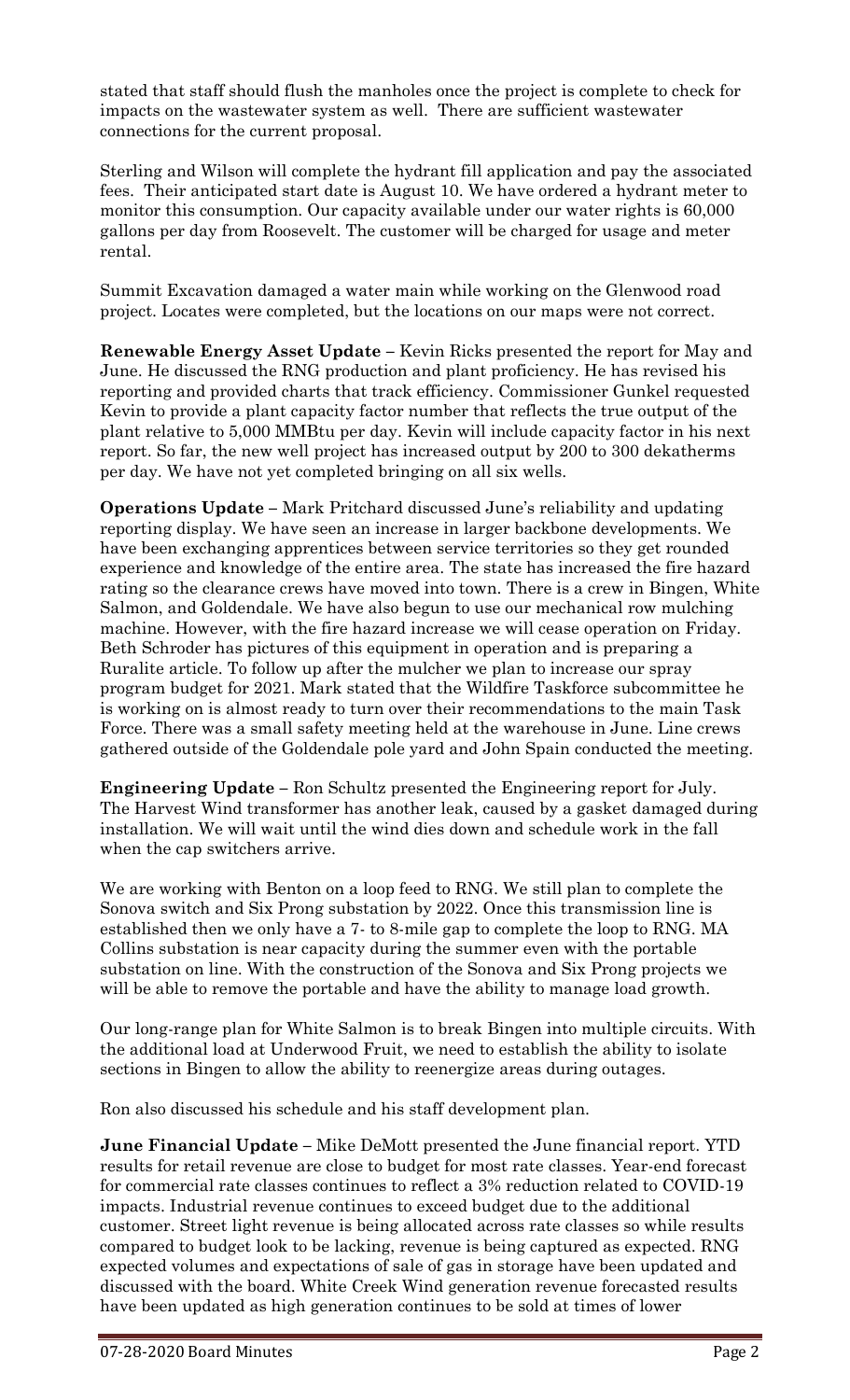wholesale power prices. Miscellaneous income forecast reflects impacts due to the COVID-19 disconnect moratorium and reduction in interest rates applied to cash balances. We will see a reduction in our Bonneville Power Administration purchased power costs through the end of the year as the Financial Policy Reserves surcharge has been suspended.

**COMMISSIONER DAN GUNKEL -** Commissioner Gunkel did not have a report.

**COMMISSIONER DOUGLAS MILLER -** Commissioner Miller participated in the Department of Ecology water banking meeting.

**COMMISSIONER RANDY KNOWLES** - Commissioner Knowles thanked staff for their thoughts on the loss of his family member.

**ASSISTANT GENERAL MANAGER -** Gwyn Miller presented the current operational update. She provided an overview of current COVID-19 updates. On July 2, the county was eligible to moving into Phase 3, but the state was placed on a pause, until July 28. Today the pause was extended further due to the statewide metrics not being met. Facemask requirements have also been increased to extend to all public areas. Now that we are headed into fall we need to be aware of flu season; these symptoms are the same for COVID-19, so we will be heightening our awareness efforts. Gwyn also stated that she continues to pursue wellness testing for employees. Gwyn and Commissioner Knowles will discuss the Public Utilities Risk Management Services updates.

**GENERAL MANAGER -** The complete report can be found at: [htp://www.klickitatpud.com/topicalMenu/commissioners/GM\\_Reports.aspx](http://www.klickitatpud.com/topicalMenu/commissioners/GM_Reports.aspx) In addition to the written report, Jim Smith presented the following information:

Jim Smith discussed that our August 28 strategic planning session will be held in our meeting room. With space limitations, we might need to be creative with attendance and the meeting format. More information will be provided at our next meeting.

John Kounts is retiring from the Washington Public Utility District Association Water Board. With his retirement, the water board will have a need. Commissioner Miller offered to work with WPUDA on the process for finding a replacement.

## **AGENDA ITEMS:**

- A. CALL FOR BID- CIC CONDUCTOR **MOTION** was made by Commissioner Knowles to authorize the Call for Bid of CIC Conductor. Motion carried.
- B. PRODUCTION ASSET FINANCIAL ANALYSIS Mike DeMott presented financial analysis of the financial contribution made to KPUD from our various production assets.
- C. EXECUTIVE SESSION:

President Gunkel called for an executive session at 5:00 p.m. per RCW 42.30.110(1)(i) noting that the session would last for 30 minutes, for the purpose of discussing potential litigation surrounding Governor Inslee's proclamations. Athan Tramountanas, KPUD legal counsel was present via teleconference.

The group came out of session at 5:30 p.m. and publicly announced via teleconference that the session would be extended at 5:33 for 15 minutes. The session ended at 5:48 p.m. No action was taken.

### **RCW 42.30.110 – Executive Session.**

*Nothing contained in this chapter may be construed to prevent a governing body from holding an executive session during a regular or special meeting:*